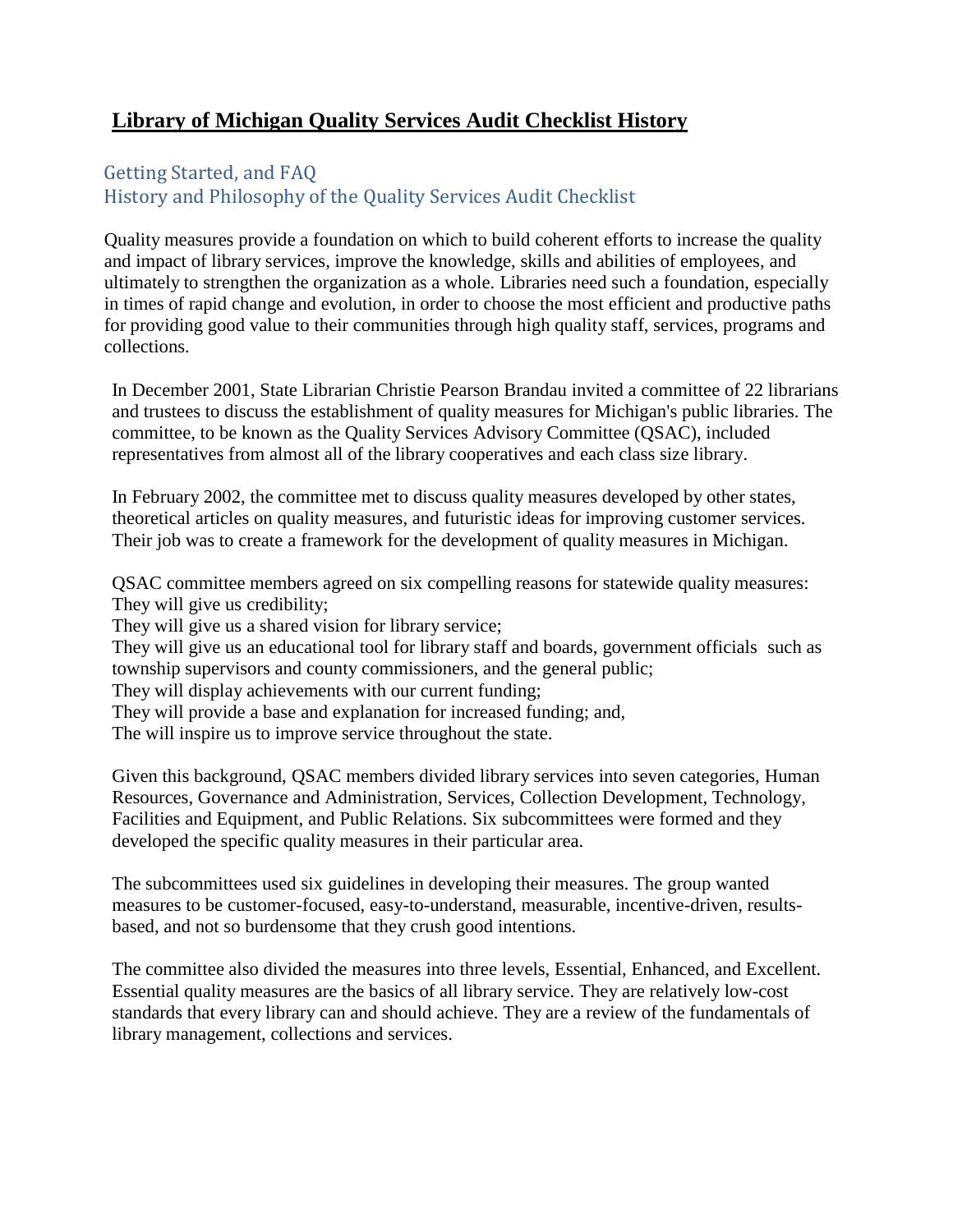Enhanced quality measures are more difficult to achieve than Essential. They may require more funding, and start where Essential Services leave off. These standards are a commitment by the library to quality management and services beyond the basics.

Excellent quality measures call for the highest level of service obtainable. They are an achievement for any library and require funding and commitment to superb service in all areas of library management and service.

The role of the standards envisioned by QSAC is indicated by this quote from Bob Raz, previous director, Grand Rapids Public Library, "Through these standards, librarians and trustees will understand the need for quality service and know the realistic costs. They will be able to articulate their needs to garner the support to provide the quality services the public deserves . . . and they will not be afraid."

#### Developing the Standards

Having established a framework on which to hang the improvement process, the call went out for volunteers to bring the committee's suggestions alive. More than 50 librarians and trustees responded, with every cooperative represented. They submitted more than 400 measures in the six categories! Some common themes and directions emerged:

Some measures should be core, or mandatory; Some measures can be optional, or elective; and, All should work in tandem with a long-range planning process.

Within each level of service, Essential, Enhanced, and Excellent, there are two types of measures. One is core, or mandatory. These measures are considered basic quality library service, and must be realized before that level of service can be considered achieved. For example, setting by-laws for a library board is a core measure.

A second type of measure is elective, or optional. Here a library is free to choose among several options. For example, multilingual signs are a good quality measure, but are not considered a core service.

In the fall of 2002, the QSAC committee edited the suggestions down to 102 core measures and 28 electives. The Library of Michigan Board of Trustees reviewed and endorsed the measures at their January 10, 2003 meeting.

In 2003, a volunteer band of 30 library directors tested the Essential measures in their libraries. Upon completion, the measures were again edited to reflect their experiences and in 2004, libraries began submitting their applications for certification

In 2007, committees reviewed and revised the standards for the Enhanced measures and the Excellent measures. The revisions were implemented in August of 2007.

In 2009, a new committee of volunteers looked at all three levels in light of several years of change in library services and technology and the experience of hundreds of participating QSAC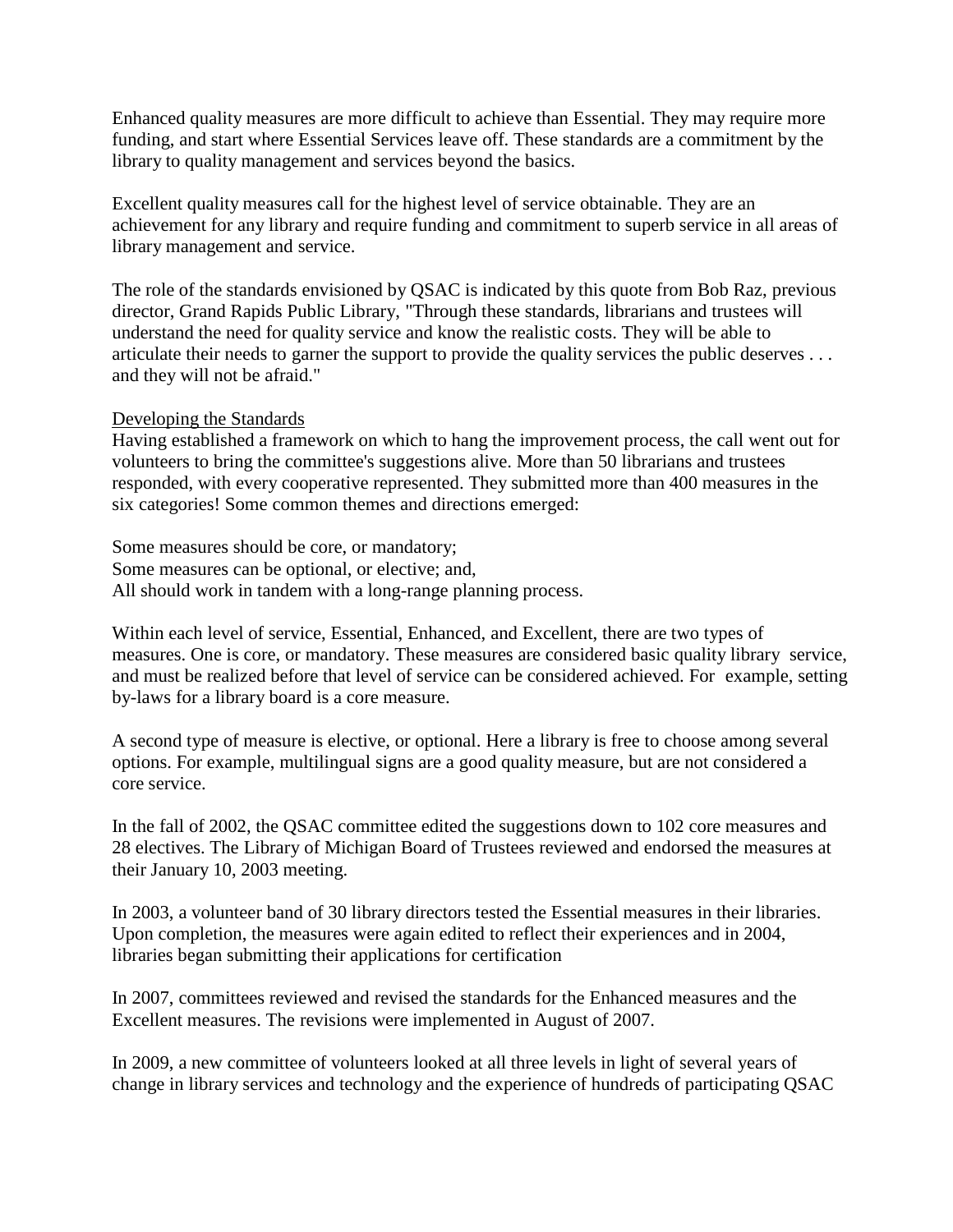libraries. As part of the measure revisions, the committee looked at the QSAC process and recommended certified libraries should renew their certification every three years. The committee completed revising the measures in January 2010 and the new measures and process were launched.

In January of 2013 a new committee of volunteers representing Class I through Class VI libraries, the cooperatives, Trustees and the Library of Michigan came together to update the QSAC measures. The committee paid special attention to the current state of library budgets and the rapid change of technology as they recommended revisions to the measures. The newly updated measures went into effect on April 1, 2013.

### **As a Public Library Director, How Do I Get Started with Quality Measures?**

As noted in the section above, applying quality measures fits beautifully into a planning process. If you are thinking about a long-range planning process for your library, working piece by piece through the quality measures is an excellent way to start. It will give you a good sense of your strong and weak areas, highlighting places to focus development and seek additional funds.

Depending on your library size, form a committee. For a large library, this could include representatives from several departments and/or branches. For a small library, the committee could just be you, a board member, and the part-time volunteer. What is important is that together, after reviewing the QSAC materials, you slowly work your way through the measures. For now, just start with Essential. You may find you are already achieving more than you realized, or, on the other hand, are lacking in a particular area. Even if you can check off all the items listed, the group discussion cannot help but spark improved communications and service in your library.

There is an abundance of great library literature to help you achieve any goal. A wonderful bibliography for helpful texts can be found in the [Wisconsin Public](http://dpi.wi.gov/pld/standard.html) Library Standards, 4th [edition](http://dpi.wi.gov/pld/standard.html) and a wealth of materials are included in the [QSAC appendices.](http://www.michigan.gov/qsac)

Remember:

Work through each level of service one at a time; Recognize that completing each level may take several years; and, Try to combine level achievement with the library's planning process.

## **QSAC FAQ**

Are the quality measures linked to state aid?

Quality measures are not tied to current levels of state aid. However, they are useful as a tool to demonstrate the levels of funding needed to bring Michigan's public libraries into compliance with the three levels of library service. When the Michigan library community achieves higher levels of state funding in Michigan, an accounting implementation may become necessary.

If the quality measures are not linked to state aid, why should a library use them?